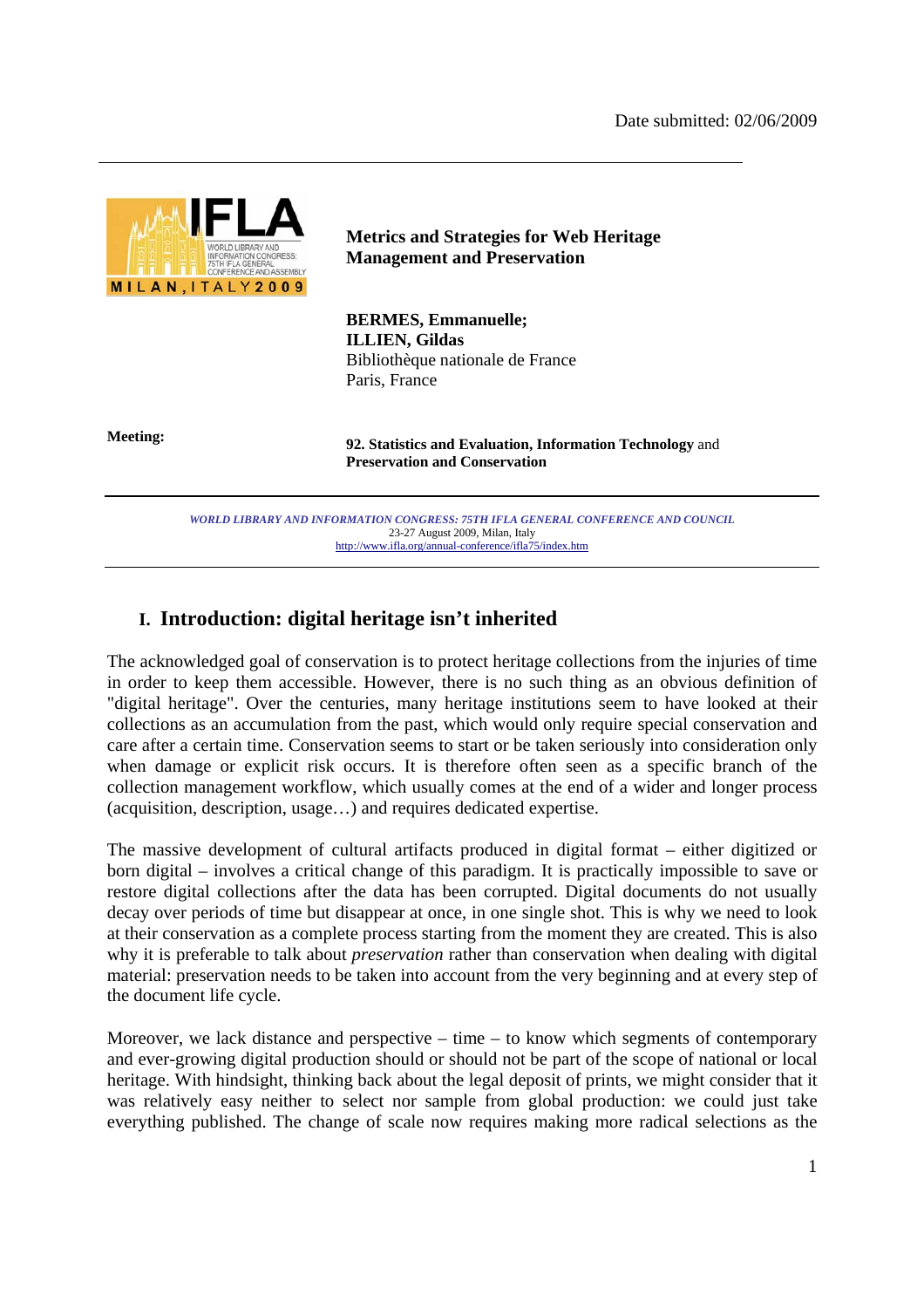value of some things to be preserved rather than others isn't as obvious as it might seem at first glance. From that perspective, it could be argued that the digital librarian faces the same challenges as those of the archivist. Who is he to judge and to choose what will be of interest to future generations? Value cannot be predicted. History has demonstrated that many items, such as popular literature (e.g. "bibliothèque bleue"), engravings used as advertisements, political flyers, and similar objects considered worthless or of no interest at the time they were created, ended up being most valuable for contemporary curators and historians. Historians have a natural propensity to challenge all curators' plans and to make them fail: they are constantly searching for what was not expected to be searched. Their goal is indeed to gather original sources representative of the culture of a time or era. For instance, it would be absurd to study the life and habits of teenagers in the early years of the  $21<sup>st</sup>$  century without looking at samples of their video games, blogs and MP3s. These digital items are part of today's heritage, in that they reflect contemporary culture. They will eventually end up being part of our collective history.

When it comes to the web, we cannot define heritage as material inherited from the past: this heritage is still too young to be inherited. It is a wide and living collection to be approached as a world or a city constantly under construction. It is more a network, and a process – *history in progress* – than a stack of items. At every stage of digital collection management, similar questions to those which used to be addressed from a strict conservation perspective need to be raised: whether you want to select, describe, highlight or save specific contents within the collection, you need consistent terms of reference in order to analyze this information and decide its value all the way through. As a result, we may consider that preservation, as a concept and a set of actions, embraces the whole workflow of digital collections.

This presentation deals with the management of these very collections with a focus on evaluation and metrics for web archive preservation. As ISO is launching this year a new topic on "Statistics and quality issues for web archiving", together with a working group to produce a technical report on these issues, our goal is to contribute to this discussion by highlighting best practices observed in web archiving communities around the world, along with some suggestions of our own. 1

Our first assumption is that the notion of value (whether defined by cost, content, usage, scarcity or risk) is a key to any preservation decision and planning, and thus requires a set of objective standards which are much needed in order to qualify, characterize and measure the collection value and take action accordingly at every step of the workflow.

Our second assumption is that web archive metrics, like other digital collection preservation metrics, need to be designed for business relationships. We will illustrate this approach with the OAIS model (Open Archival Information System, ISO 14721), which defines a framework to organize roles and actions within a digital preservation environment.

We chose to focus on the example of web archives, which can easily be expanded to other forms of digital material, though it does have some specific patterns. Web archives are an interesting

 $\frac{1}{1}$  This paper builds over previous work on web archive metrics presented at IFLA conference in Québec. See: Gildas Illien, « L'archivage d'internet, un défi pour les décideurs et les bibliothécaires : scénarios d'organisation et d'évaluation ; l'expérience du consortium IIPC et de la BnF », proceedings of 74th IFLA Conference (Québec, Canada), 2008. www.ifla.org/IV/ifla74/papers/107-Illien-fr.pdf .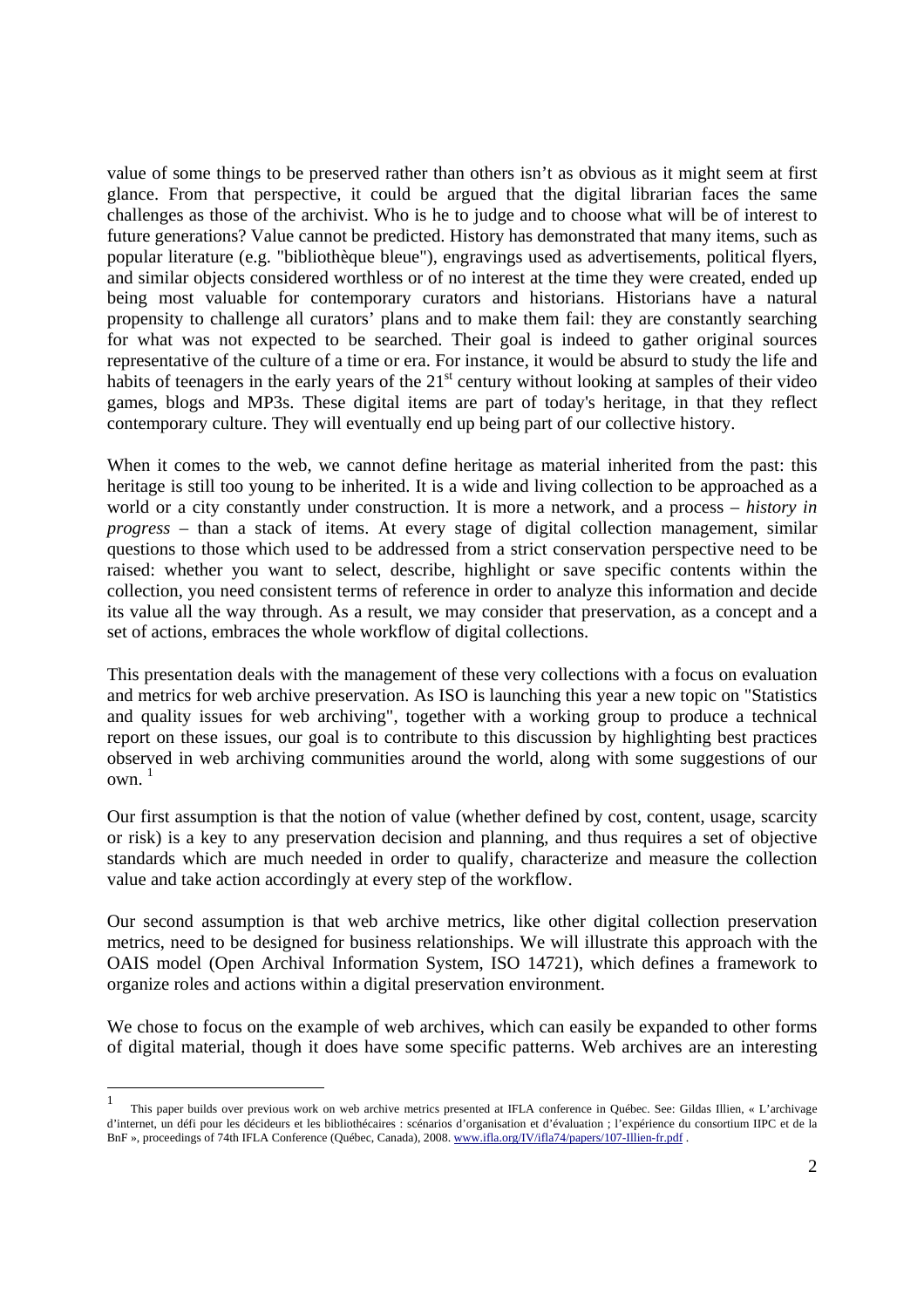example for a digital collection because they are an emerging field with few standards in general, and no official standard at all when it comes to statistics. Moreover, among the patterns and requirements of web archiving management, the most striking ones, such as their distinct scalability challenges, are very likely to become an issue for all types of digital collections.

## **II. The challenges of web archive measurement**

Web archiving has been an increasing concern for heritage institutions since the end of the 90's. By then it became clear that the web was to play a major role in the development of communications and the dissemination of knowledge. To many libraries and library users, the Internet quickly proved to be an essential tool for information research and retrieval. The next step was to acknowledge the fact that, as a network and a publishing space, the web was likely to become the virtual and fragile repository of World knowledge. Due to the rapid growth and the diversity of web contents, new techniques based on automatic harvesting and "crawler" or "spider" robots were invented in order to capture, index and search this new part of our heritage. Many national libraries or archives were mandated by their governments to endorse this new task, often as an extension to existing legal deposit regulations. Whether performed selectively and

requiring permission from web publishers (selective harvesting) or on a larger scale, for comprehensive national domain crawls (bulk harvesting), web archiving is still an experimental program in some parts of the world, while becoming a full production activity in others.

Many of the resources we find on the web are somewhat familiar to a librarian and fall into general or special collection categories. Even a large, encyclopedic library such as the Bibliothèque nationale de France (BnF) can find online avatars and replicates of most of its traditional document types. This is not only because the process of mass digitization started a few years ago, but also because many born digital materials primarily derive from widespread cultural objects and artifacts: e-books, e-journals, Government publications, photographs, maps, drawings, scores, ephemera, films, music, advertising, movies, games, etc. Some online documents could even qualify as e-manuscripts. There is indeed a strong continuity of library material and usage in the electronic Age. We might be facing a screen, but we still read books and newspapers, we still watch movies, play games and listen to music.

Precisely because most collections have a web equivalent, librarians experience the temptation to project or simply adjust existing policies and classification schemes when they start looking at web archives in order to define rules and criteria to characterize and organize them. Couldn't we just approach web archiving measurement with the same categories which have shaped library collections in the past?

In fact, the web is not restricted to the familiar. On the contrary, it tends to extend and expand beyond our conception of material collections. Furthermore, the technologies and organizations invented to produce, index and preserve web archives are quite different from those used for non

-

<sup>2</sup> The Californian, not-for-profit foundation Internet Archive acted as pioneer and key developer in this field as of 1996. It was later followed by a group of national libraries from Europe, North America and Australia. Together they created in 2003 the International Internet Preservation Consortium (IIPC) which now gathers 39 institutions on four continents. Most of them are national libraries or National Archives which have joined their efforts in order to raise awareness in this field and develop collaboratively open source software aimed at harvesting, rendering and preserving Web collections. See: www.archive.org and www.netpreserve.org.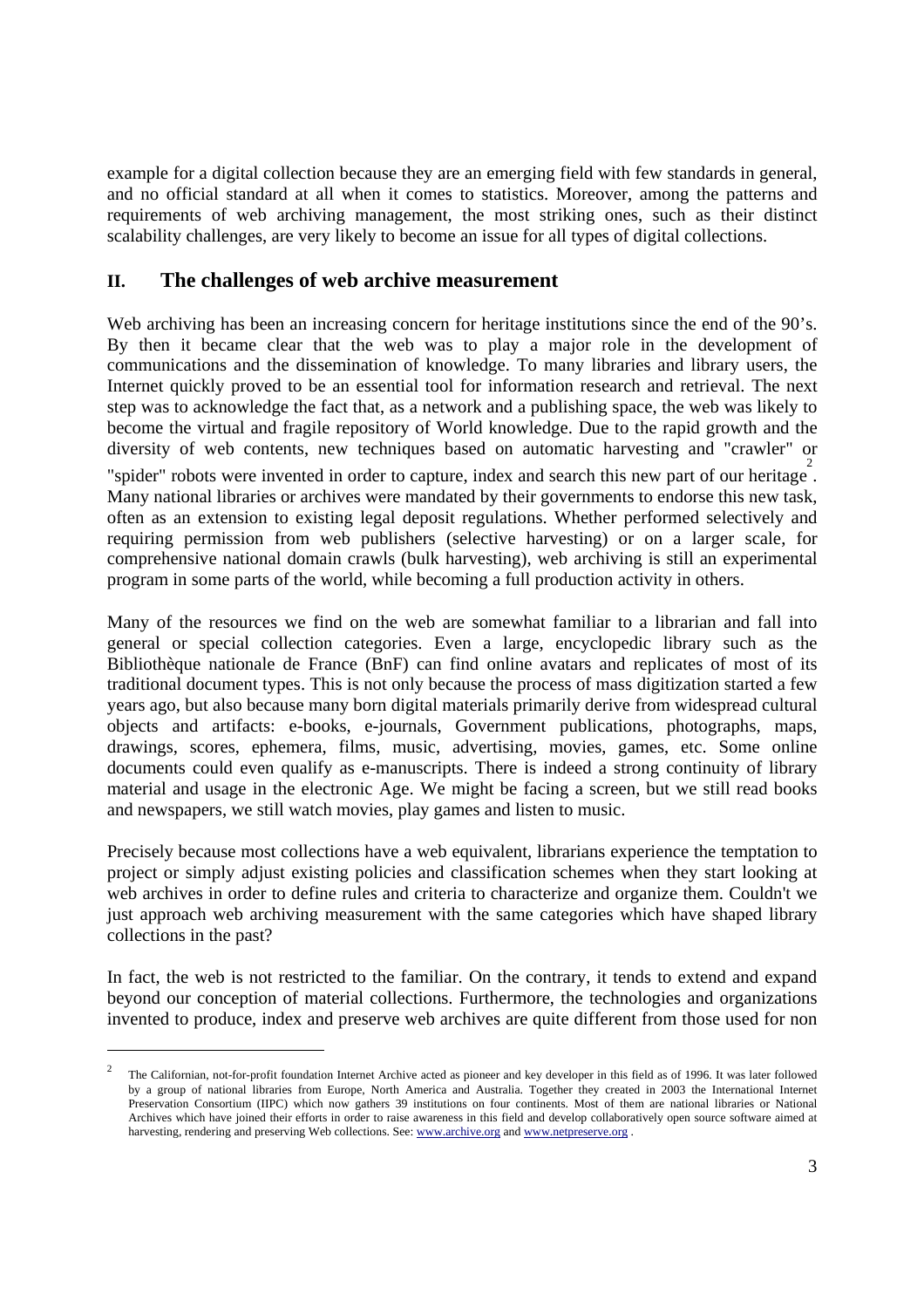digital collections. Most of the metrics used in international standards for library measurements therefore do not apply to web archiving. The web has a few distinctive patterns which must be outlined in order to understand why we need to think differently and creatively.

#### **Scalability: the web is big.**

Even in comparison with the largest library collections, the web is extremely big. Looking at the figures from the past decade, its growth seems hyperbolic and unpredictable<sup>3</sup>. As a result of this critical change in scale and scope, many of the collection development criteria and processes based on a per-item analysis (such as cataloguing or author/publisher identification), and which usually serve for measurement, can no longer be used because they are simply too expansive and therefore not scalable.

#### **Internationalization: the web is global.**

Scoping the limits of a national web domain (for legal deposit purposes for instance) is one of the greatest challenges for national libraries. Websites cannot easily be localized on a specific territory. Technically, legally, culturally, the very notions of nation and territory are very difficult to project on the web, which is essentially an international medium. As to language discrimination, it is also seriously challenged. Although automated language recognition allows for harvesting robots to take languages as a selection setting, this proves valuable only to countries whose language isn't spoken outside their borders. Hence the measurement categories attached to territory, language or geography can hardly apply.

#### **Speed: the web is fast.**

-

Even if some websites have been online for over a decade, the rate of change and destruction for an online publication is definitely higher than for printed material, especially in areas such as politics, news media, or when a particular event takes place (for example: September 11)<sup>4</sup>. The formats found on the web also change very fast. As a result, collection and preservation strategies need to be extremely reactive and fast, which leaves little time for detailed analysis and measurement before and during harvesting. This involves being ready to save the ephemera, the unscheduled - and precisely to plan collection development and preservation whilst taking into account a high level of risk and uncertainty as a rule rather than as an exception.

<sup>3</sup> Recent statistics illustrate the issue for the French context: in 2008, ca. 70 000 new titles of books were collected and catalogued by BnF legal deposit services; at the same time, the French Domain Name Industry Report stated that the .fr Top Level Domain then consisted of over 1.3 million domain names, while another report from AFNIC, the French Registrar for .fr, evaluated that less than 30% of French websites were actually registered under a .fr domain. See: Afnic, *Observatoire 2007 du marché des noms de domaine en France*,Saint-Quentin-en-Yvelines, Afnic, 2007, 96 p. www.afnic.fr/data/actu/public/2007/afnic-observatoire-domaines-france-2007 .

<sup>4</sup> According to a report from the PLANETS project, the average life cycle for a website lasts 44 days. Cf: http://www.smh.com.au/articles/2003/10/16/1065917549444.html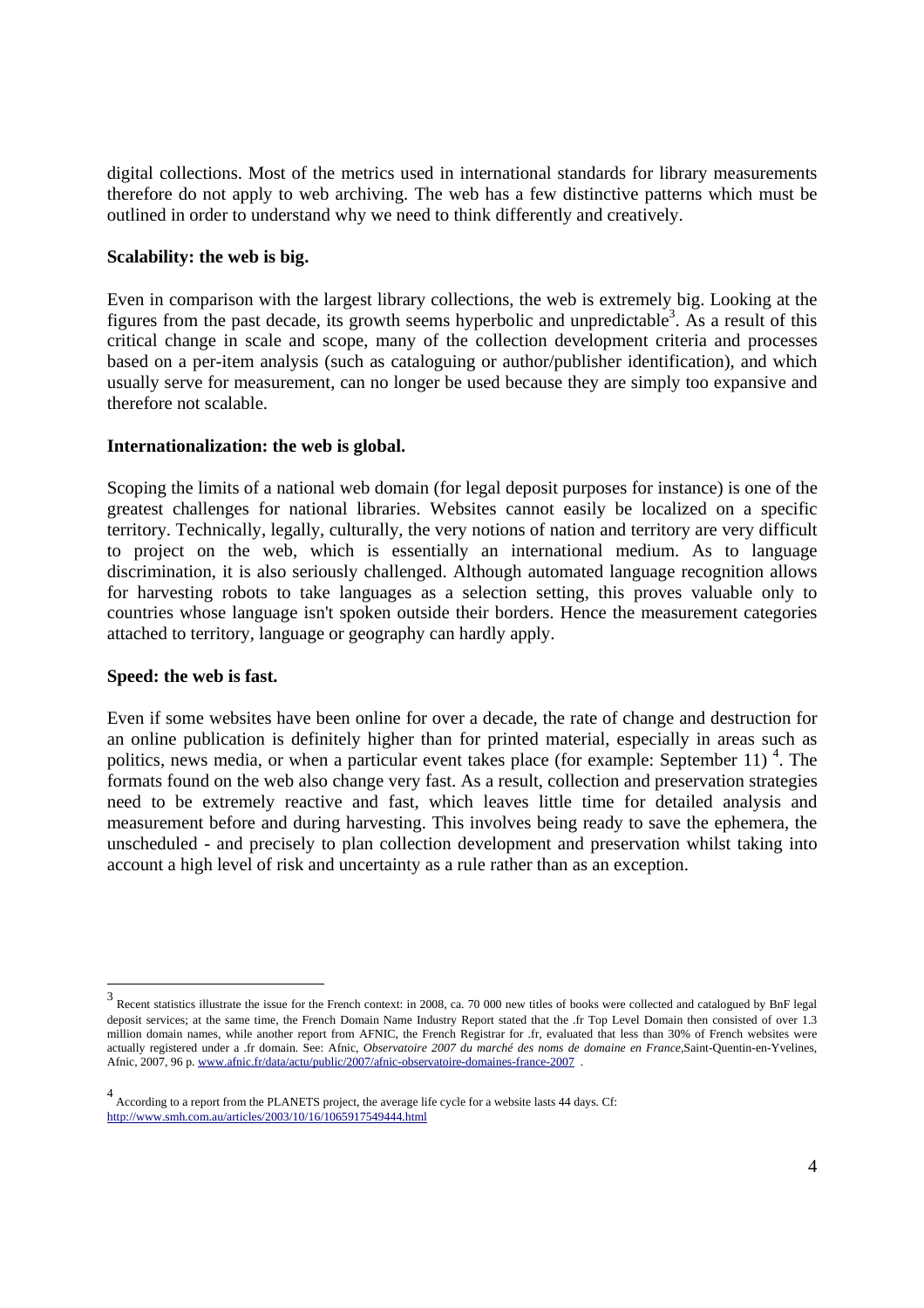#### **Virtuality and multiplicity of document types: the web is intangible and diverse.**

Libraries are used to handling a wide variety of document types and many Library statistics are based on the distinction between physical media, e.g. books, periodicals, discs, etc. However, the web consists of virtual files with no physical existence to which such statistics could be applied. Furthermore, web pages display extremely heterogeneous data files, formats and players (plugins), many of which are neither standardized, documented nor open-source, which makes them even more challenging to identify, characterize and hence to preserve in the long  $run<sup>5</sup>$ . Both the diversity and the rapid change of formats and publication types thus make it very difficult – if ever possible – to use existing standards or to rely on systematic and scalable format identification and characterization tools.

#### **Twilight zones: the web is for everybody and everything.**

Almost anyone can publish almost anything almost anywhere on the web. Technology has made it possible for every end user to become a writer and a publisher. Many web documents (such as blogs and wikis) have hundreds of contributors. Social networks and virtual worlds such as Facebook or Second Life have created what we call twilight zones because the status of these arenas remains unclear both to their visitors and, sometimes, to the contributors themselves. Hence, the Internet has drastically changed the lines of the public space, developing many of these grey zones which are difficult to qualify as publications according to usual library terms of references. Legally, in the French context at least, any website falling into the national domain scope is regarded as a publication and is therefore subject to legal deposit. But ethical and collection issues obviously arise when it comes to harvesting and accessing this data. How far should the Library go? What is to be included or excluded from national heritage?

#### **Web document structure: the web is a puzzle.**

1

The web is by nature a composite medium, made of a multiplicity of files assembled following a uniform and standardized structure. Granularity of web pages or websites, and hypertext linking between them, make it very difficult to delineate what librarians would call a document, or a homogeneous intellectual entity (by the same author(s), with related contents, from the same period, etc.) The physical structure of the web, based on digital files and domain names, creates a publication space where information is structured as a network, and this physical structure rarely matches the logical or intellectual structure of websites. For a library, capturing the web involves sampling the whole e-publication process, i.e. its organic structure and its links and not only its data. As a result, web archiving means changing our vision of what a document is, and even if we manage to do this, it remains difficult to define and to name the limits of this new document. When it comes to collection metrics, what should we then actually count? Which pieces of the puzzle should be counted as unique "documents"?

<sup>5</sup> Reports from a recent BnF domain crawl from 2007 showed for example that this collection included a total of 1 604 different MIME types and that, in comparison with similar reports from the two previous years, very significant changes were observed both in the MIME type list and in its distribution.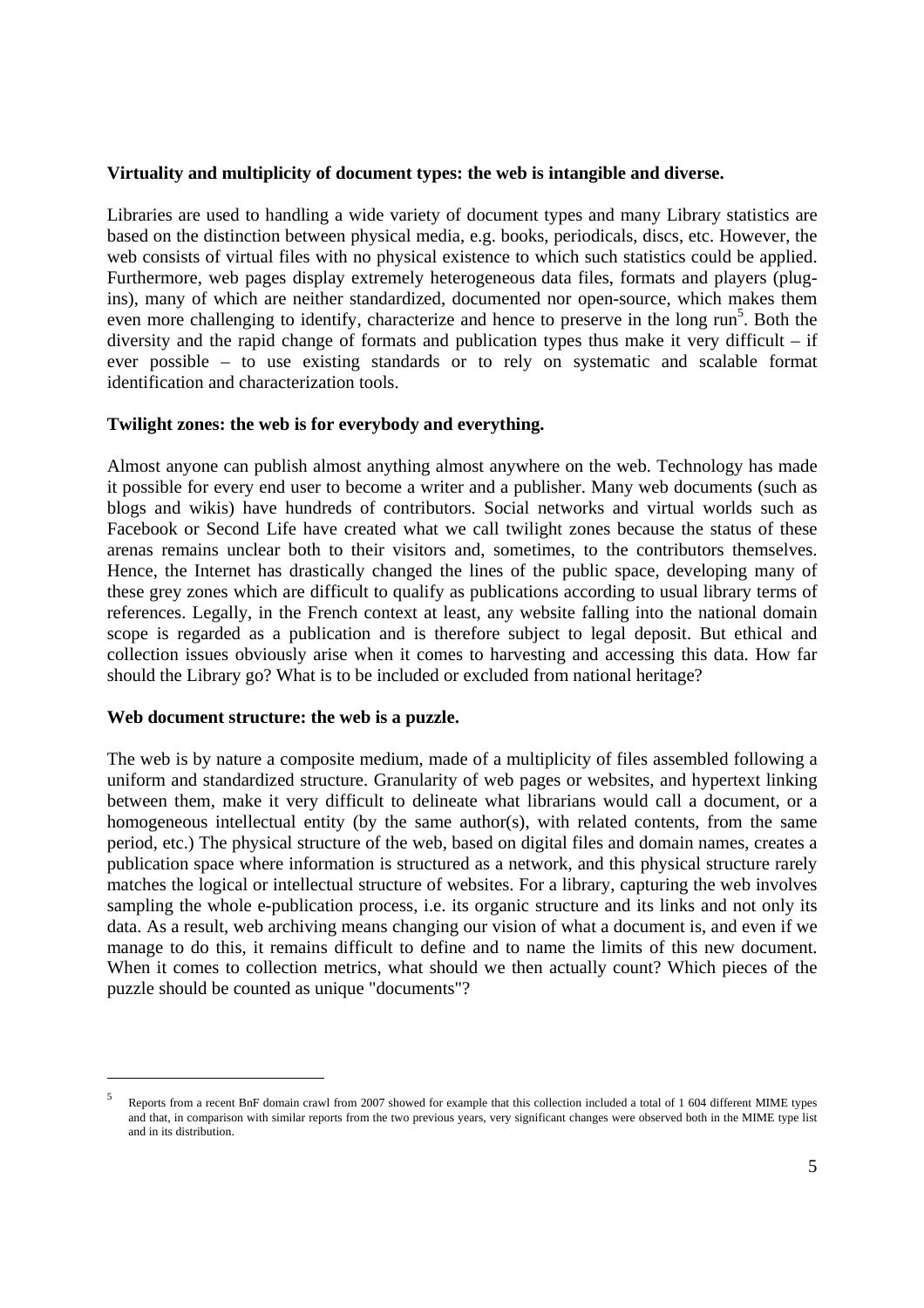## **III. Metrics scenarios for web archives**

1

The metrics we propose are either already being used by several institutions in the world (e.g. some national libraries, national archives, foundations such as The Internet Archive) or more creative proposals based on BnF's current work and thinking for its own web archiving workflow<sup>6</sup>. Before listing them, we will propose a general framework to approach these statistics from the perspective of organization. Digital collection management indeed comes together with a drastic change in work relationships. We believe it is of the utmost importance to acknowledge this situation as it can make a true difference when choosing some statistics rather than others: to be usable and useful, statistics must serve practical needs and be designed for the specific communities who will use them.

## **Web archiving and preservation communities**: **a new distribution of roles**

The OAIS model provides a useful framework for defining roles and actions in a digital preservation environment. This conceptual model can be used to define the system aimed at preserving digital objects, but also the organizations and workflows designed to achieve this task. A typical web archiving workflow involves three types of people:

**- Curators**, also known as digital librarians or web archivists, have responsibility for collection development and policy. They are to take the decisions to include, exclude – choose – items or sets of items at every stage of the workflow, from acquisition to preservation: they "feed" the workflow with seeds (addresses of websites to be harvested) and decisions. They are the ones who need to assess the value of things in order to take heritage decisions everyday and in the longer term. In the OAIS model, this category includes "Producers" – those who create or harvest the digital objects– and preservation experts, the latter being part of the functional entity called "Preservation Planning".

**- Technicians** – crawl operators, computer scientists, engineers, etc. – run operations on the other hand: their task is to develop, build, maintain and monitor the workflow. Though institutions have started recruiting and training staff with mixed expertise, the technical environment in which web harvesting and computing takes place usually requires a strict distinction between those taking decision and those taking action. This distinction is well defined in the OAIS model, the technical staff being represented by the "Administration" functional entity. Administration is in charge of the digital Archive on an operational and day-to-day basis.

- An additional layer of decision-making is usually needed. We call project **managers** or digital library managers those who watch over the resources and the framework. The OAIS model also refers to them as "Management" and considers them as an external player, closely linked to Administration. Their focus is to analyze cost, risk and policy at a higher level, and to make sure librarians and technicians work together efficiently. Their job is also to look after funding, lobbying, negotiations and advocacy for digital collections.

<sup>6</sup> Reports from a recent BnF domain crawl from 2007 showed for example that this collection included a total of 1 604 different MIME types and that, in comparison with similar reports from the two previous years, very significant changes were observed both in the MIME type list and in its distribution.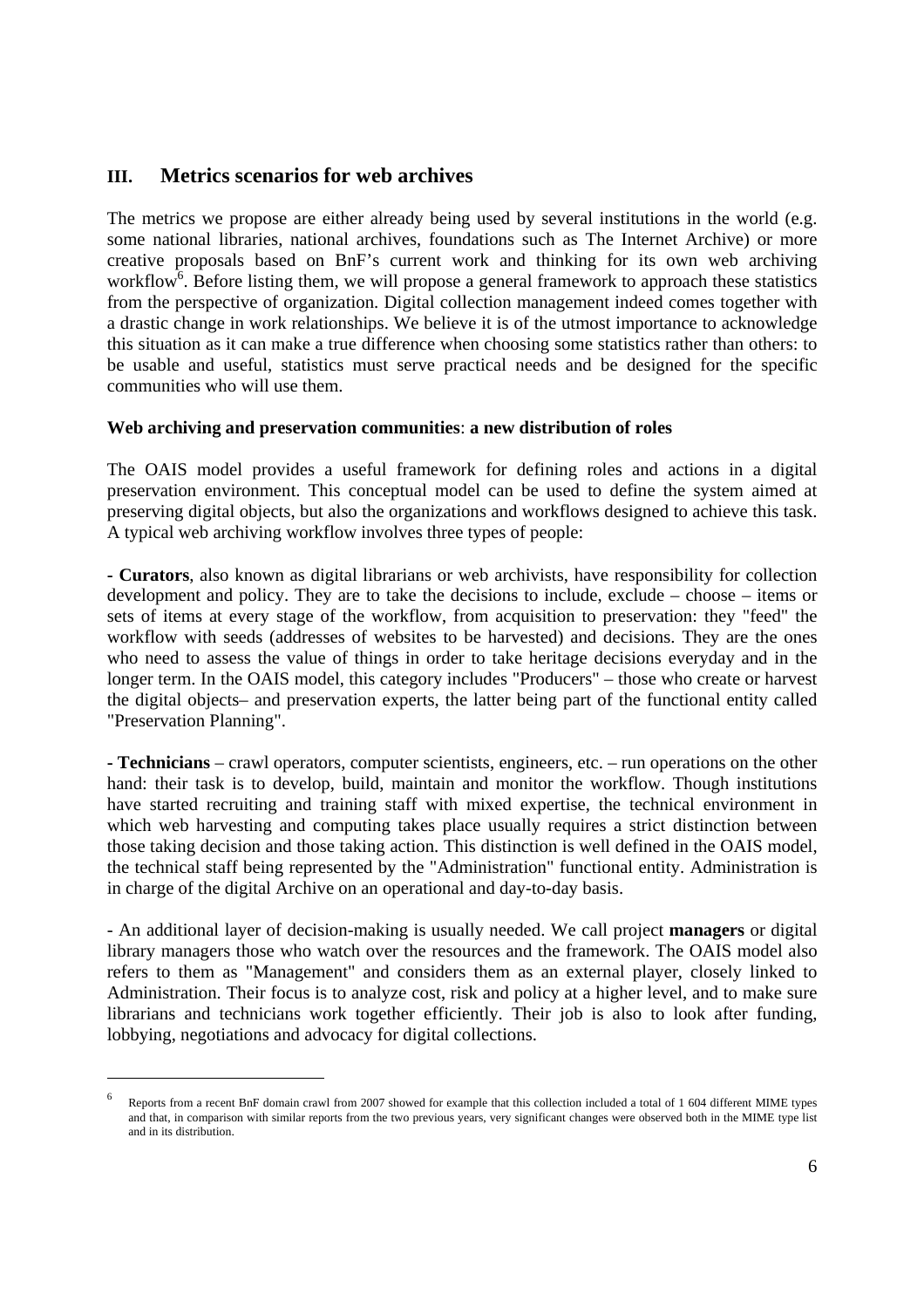The relationships between these three categories of staff tend to be much tighter and more frequent than in the past. For physical collection conservation, librarians are rather independent on a day-to-day basis: they require technical assistance only when specific actions are to be undertaken, e.g. restoration, deacidification, deinfestation, or when an accident requires extraordinary measures to protect the collections. In digital times, it is the other way around: as the material is stored on digital media, it is the role of technicians – Preservation Administration – to watch over the day-to-day workflow. And it is the technicians who require the librarians' – Preservation Planning – decisions for important actions such as launching a major ingest, indexing or migration task. Librarians and technicians are, in many ways, engaged in the process of swapping their roles. The librarian is giving up many of his daily tasks to the technician, who monitors their automation and takes responsibility for them on the librarian's behalf. In the meantime, managers are expected to act as "honest brokers" of this game.

The balance between these roles and skills underlies the digital preservation organization within the OAIS model. The "Administration" entity stands for technical expertise and decision making on a day-to-day basis. It is mandated to apply the policy defined and utilize the resources allocated by the "Management". The "Preservation Planning" entity watches over external technology changes and monitors the efficiency and the risks of the internal system on behalf of target user communities. This entity must therefore embrace the expertise of collection managers along with the end-users' expectations and interests. Its contribution is crucial to define, prioritize and test preservation operations. However, it doesn't take any decision nor play any part when it comes to running these operations. The goal of this distribution of tasks is to facilitate a fair balance between the inertia which is often characteristic of I.T. Administration and the more unstable dynamics attached to fast technology changes in digital hardware and software environments. Good communications between these entities, based on internal contracts (called "service level agreements") are thus crucial to this balance.

Metrics for digital collections management therefore need to be designed for business relationships. Our assumption is that the three communities need common standards to manage the collection together. However, specific types of metrics can also be useful in light of their dedicated duties and concerns.

## **A- Sites and seeds: metrics for collection development**

Digital curators are primarily involved at the very beginning and at the very end of the web archiving workflow: selecting websites, giving priorities to some of them (by allocating a dedicated budget and deciding how deep and how often they should be harvested), contributing to the supervision of their acquisition (quality assurance), and ultimately promoting the collections and helping researchers using them, either online or in reading rooms. In some institutions, curators also catalogue harvested websites but we won't cover this case here. As preservation experts, digital curators may also be involved in long term preservation decisions but this will be discussed later on.

Considering these tasks, their measurement requirements for collection development are typically those of a collection planner/developer. Curators first need metrics to organize the allocation of their acquisition budget (measured in number of URL, workforce or computing effort) and to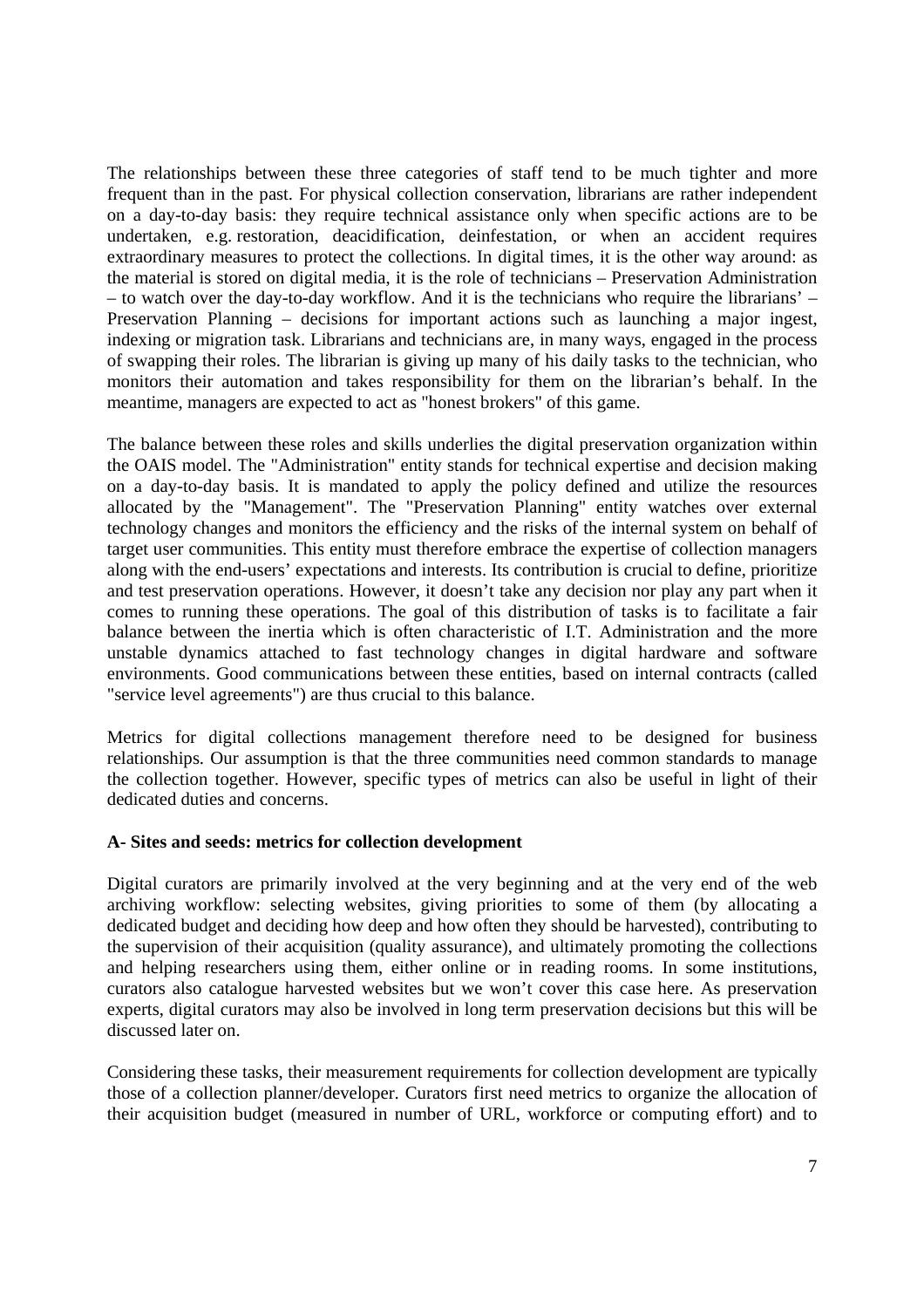evaluate the quality of the service provided by I.T. Administration to collect the resources they ordered. They also ask for reports and metrics to evaluate the content of the collection after harvesting: they need to know what the collection is made of (characterization) and where it comes from (provenance). This part is all the more challenging given that the collection is big.

#### **Seeds and orders**

In order to define a service level agreement with the I.T. Administration, curators must be able to express and measure their expectations and objectives in terms which comply with harvesting technologies: their collection **targets** will become collection **orders** for the I.T. Administration. The most important concept is the notion of *seed***.** A seed is a URL (a website or a piece of a website) which comes together with settings which are required to express scope and priority of the order. A seed can thus refer to a whole domain name (bnf.fr), a host part of this domain (only some files stored on a dedicated server), or even a smaller segment of the website (e.g. a page, or even a PDF publication hosted on a page). Curators must also specify how often or at which exact date the resource is to be harvested (e.g. everyday, every month, once a year, only once, at a given time, etc.).

Orders can be expressed in different ways depending on the harvesting scope and scale. For selective harvesting, where all websites are somehow "curated", it is possible to process and to check such information at the level of every website, hence relying on a per-item approach. The information about the seeds (input) can then be compared to the information about the harvested collection (output), measured in number of files or size of collection. For example, checking and comparing over time the number of harvested files for a given and recurrent order will help evaluating the quality and the depth of the crawl. This information is also valuable to analyze whether I.T. Administration answered the initial order, and whether the curators expressed their objectives properly. Such metrics will prove very useful when organizing further negotiations between both categories of staff as part of the service level agreement discussion.

#### **Jobs and collections**

It is very difficult to manage collections at site level when production reaches a certain volume of activity. Orders and seeds then need to be grouped in bigger "packages". There are different approaches to this. From the IT Administration and the monitoring point of view, the most practical approach is to group seeds in what we call *jobs*. A job is a list or a "queue" of seeds to be harvested together as a consistent work package. One may decide to group seeds in the same job because they belong to the same order (for instance: seeds ordered by a specific collection unit of the Library) or because they are of similar size (grouping together big websites or websites to be crawled at domain level will prevent them from "blocking" the harvesting of smaller websites which can then be processed much faster, separately). One may also choose to group seeds which need to be selected very fast at the same moment (e.g. during an election or right after a natural disaster). Counting jobs and related metrics (e.g. average duration or average size of harvested data for a given, recurrent job) proves extremely useful in evaluating acquisition costs. Such information will be used by digital curators and I.T. Administration to plan together harvesting activities and estimate required resources over a period of time.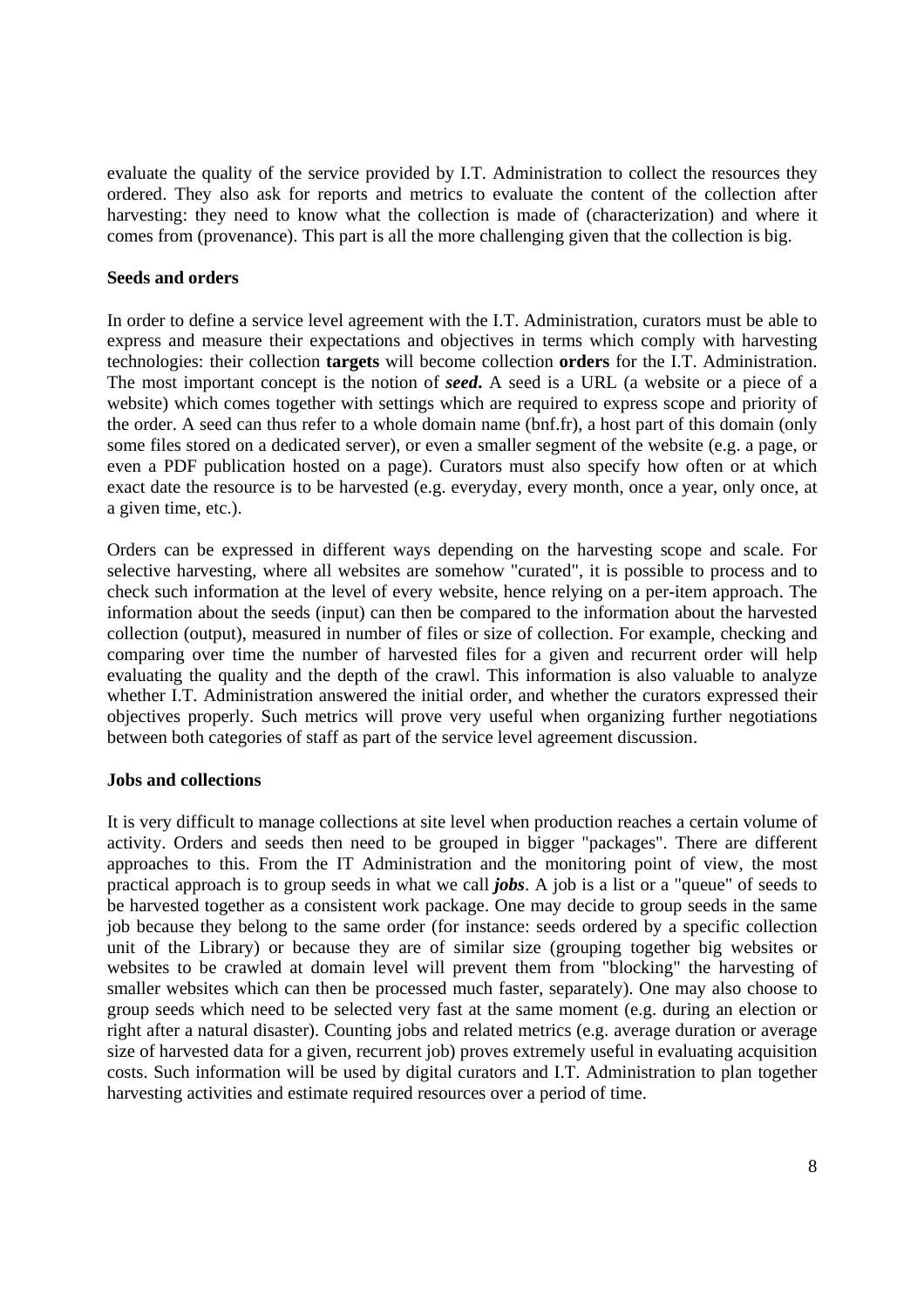Though there is no agreement on best practices in this area, grouping seeds with the same provenance or serving a similar scientific purpose, also leads to building what is often called *collections*. This approach is end-user oriented and sometimes referred to as "resource discovery". As it is not easy to search within the web archives (few institutions provide a comprehensive catalogue or a full text search engine), libraries are currently exploring other ways to highlight special parts of their born-digital resources in order to promote them as "keys" to search the global, usually massive, collection. For instance, the Library of Congress groups its web archives by collections such as *September 11*, *Katrina* or the *Tsunami*. Similarly, BnF recently launched a dedicated interface to access a sample of its collections related to *e-diaries and digital lives* and another one about *Web political campaigns since 2002*. It is hard to predict how such approaches will develop in regard with cataloguing and indexing evolutions, but it is worth acknowledging that between the website level and the mass level, there are middle layers or levels of granularity to explore. Specific metrics will be needed for managing collections at that level.

For bulk, exploratory harvesting, a high-level approach is more appropriate and inevitable: we then only look at the total number of URLs in the initial seed list and at the key settings of the domain crawl. In that case, a complete domain crawl covering, for instance, a national domain for a period of 5 to 6 weeks will be considered a collection of its own: the French domain crawl for Year 2008, for instance. Reports produced by harvesting robots provide statistics such as the size or the total collection, measured in number of documents (files) or by size (Gigabytes or Terabytes), the distribution of documents by top level domains (such as .fr, .de, .com or .org) and by format types (cf. infra). This information can be compared from crawl to crawl, and between crawls, and analyzed in many ways to make policy decisions for future harvesting campaigns<sup>7</sup>.

## **B- Files and bytes: Metrics for collection processing**

Metrics for web archive processing are intended to facilitate the technical steps of collection management: ingesting into the archiving environment and preservation strategies such as migration or emulation. These are more technical and, in a way, less specific metrics than those we proposed for collection development.

The preoccupations of technicians (who supervise harvesting, indexing, storage and preservation operations) are mainly about the number, the diversity and the size of the flows and the file storage associated with these operations. Beyond the amount of data, which is still the most useful indicator for identifying critical points in the workflow, I.T. specialists also use indicators concerning **production, workload and performance.** Although these are not specific to archiving, they enable the suitability of an I.T. infrastructure to be evaluated, bottlenecks to be spotted and also a certain visibility regarding the cost of the service provided.

In the **preservation phase**, the dialogue tools between librarians and technicians are the indicators which record the events in the life cycle of digital documents in the archiving system (events recorded as "provenance information") and the audits to check the integrity of archived

<sup>—&</sup>lt;br>7 See, for instance, BnF's comparative analysis of the 2007 and 2008 French domain crawls. France Lasfargues; Clément Oury ; Bert Wendland, « Legal depositof the French Web : harvesting strategies for a national domain », proceedings of the 8<sup>th</sup> IWAW Conference, International Web Archiving Workshop (Åarhus, Danemark), 2008. http://iwaw.net/08/IWAW2008-Lasfargues.pdf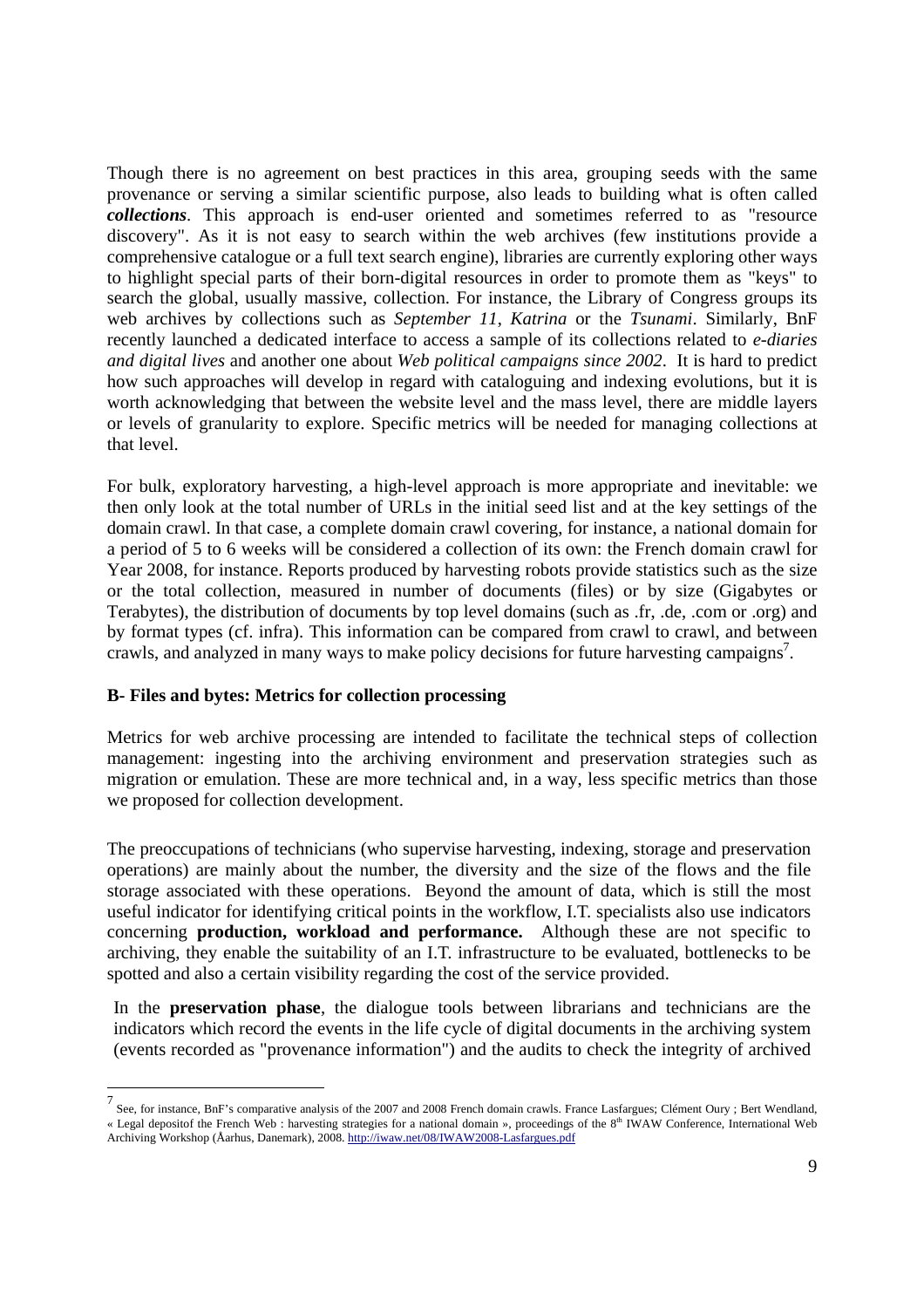information packages (fixity, checksums). They ensure that digital objects are not degraded in time or during preservation operations such as media refreshment.

Nevertheless, such operations can only be considered or managed in a satisfactory way if we have a clear vision of the entire collection, both quantitative and qualitative. This vision must be based on objective elements, which will not be susceptible to ambiguity or misunderstanding when discussions take place between technicians and librarians. These elements can be considered the **core elements** - agreed indicators, necessary for a perception of the collection shared by all.

## **The number of files**

The web is a vast system of addresses and requests, allowing the storage, the display and the linking of files held on servers; nothing more, nothing less. This system limits us to the atomic unit of the file - the URI, the lowest common denominator of the web and its archives. At first sight the results seem unusable because the number always appears too high compared to traditional collections. Any library is, however, confronted with the impossible task of aggregating very different documentary units, whether they be digital or not. When a library must take account of its acquisitions, isn't it the same difficulty? BnF holds a wide diversity of objects: millions of books, naturally (which we count in titles or copies) and millions of periodicals (titles both alive and dead, and which are counted in issues or bound volumes), but also audio-visual media and a great number of specialized collections whose unit of measurement varies each time. What is there in common between a lithograph, a photograph, a medal, a map, a globe, an anthology (of tracts, of ephemera, etc.), and a collection of Sarah Bernhardt's stage outfits?

It is exactly the same for digital collections likely to be kept in the long term, whether they are created digitally or the result of a digitization process. Most of the time these digital objects are complex entities, of which the file, in the I.T. sense of the word, is just the smallest component; the lowest granular level, but rarely a coherent object from an intellectual point of view. The aggregation of files is above all convenient, and we can use it while admitting that these figures cover very different types of documents and contain a number of duplicates. The number of files collected serves to measure the development of the activity with time, and to make comparisons. The essential remains, as for any statistics, that the measurement is uniform and sustainable.

## **The size (TB- GB)**

The other idea is to look for a solution, once again, among existing practices. What does a library do when it must make the case for a project extending, relocating or reconditioning its collection? It measures all the diversity of its collections in a simple, unified way - the linear meter or foot, in order to evaluate the costs and organize its operations. The same method can be applied to web archives, but by replacing physical storage needs (in the stacks) with digital storage methods where it is the size of the data that is the benchmark. At a time when many institutions are committing to ambitious digital repositories and the cost of digital storage has become a crucial budgetary issue, this approach seems all the more relevant. It is thus in gigabytes (for the institutions with selective methods) or in terabytes (for the more greedy) or even petabytes (tomorrow) that web archives can be measured equally.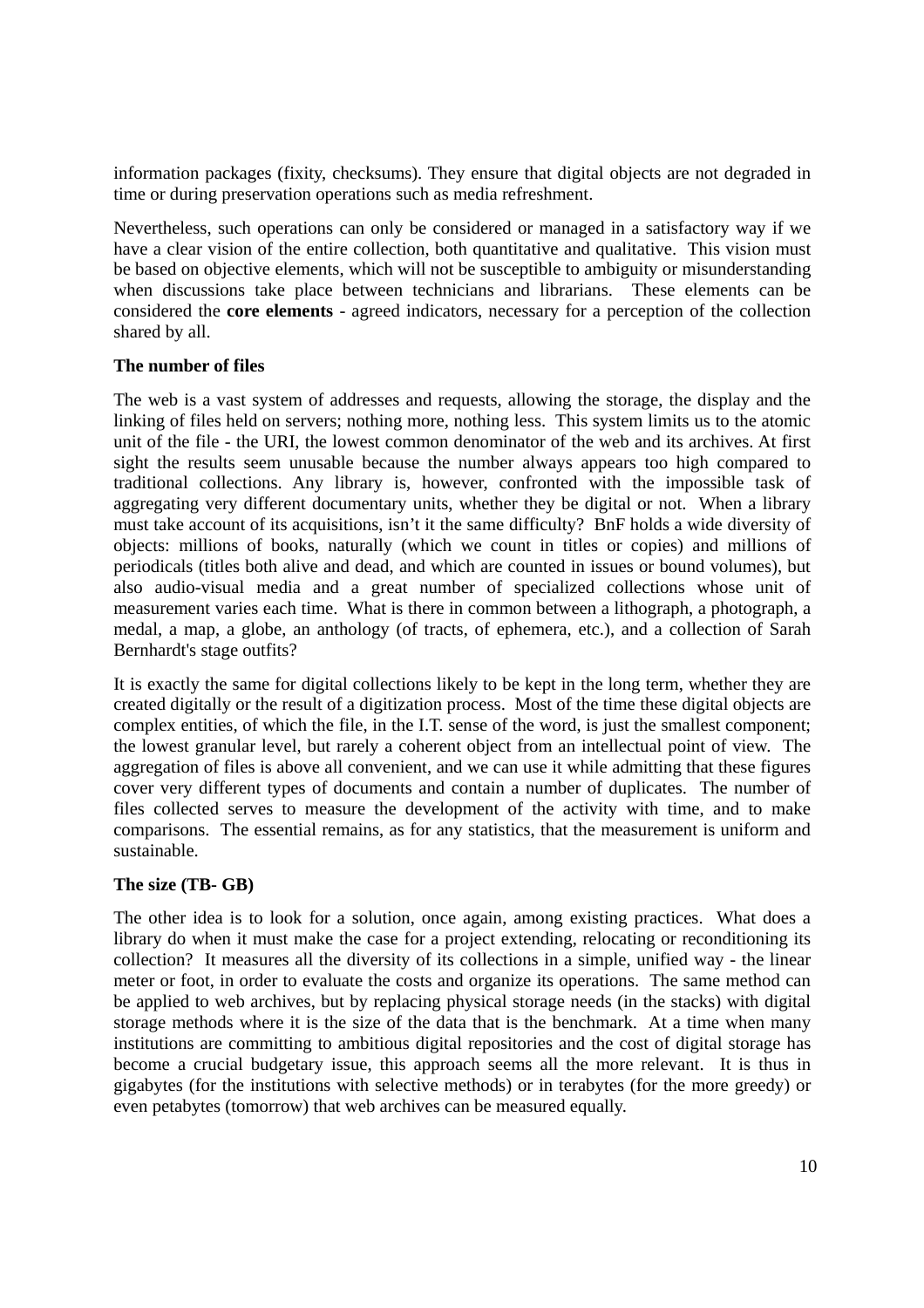#### **Counting and sorting by MIME types.**

Reports provided by harvesting robots produce statistics relative to the MIME type of the files acquired, e.g. 70% of files text/html, 15% of files image/jpeg, 5% of files image/gif, etc.8 This is very valuable information from a preservation point of view, because it is knowledge of the types of files present in the collection which will enable us to assess the risks and the priorities and to define migration or emulation strategies for long term data archiving.

However, we know that the MIME types, as they are generated at the moment of harvesting, are often peppered with errors. Having acknowledged that the accuracy of this information is questionable, preservation experts envisage putting in place automatic procedures to systematically identify and qualify files, enabling us to generate more reliable file-type information at the moment of ingest. This question of identification remains a challenge today, first because it requires the setting up of international format registries, a process which is already underway, but far from completed<sup>9</sup>; and second because the resources necessary for characterizing all archived web files are enormous.

So should we reject MIME types as indicators for web archives? They remain the only objective means at our disposal for a broad brush assessment of the general distribution of a collection by file family. The information offers a documentary interest because it is a useful means of qualifying the distribution of the content harvested en masse (text, video, images, sound, etc.). We can therefore consider, even in the absence of a precise automatic identification process, that the MIME type is one of the major indicators of collection knowledge. It must, however, be treated with the appropriate caution.

#### **(W)ARC files**

-

Finally, many institutions use the (W)ARC file, which allows bulk storage of files as they are copied by the robot, as a complementary unit of measurement of their collections. The (W)ARC format is a file container format initially designed for web archives, currently being standardized by the ISO. The use of (W)ARC to measure the size of a collection is open to debate, because it is a level of physical structure, created artificially, for practical reasons, at the moment of harvesting. It tells us nothing of the content itself or its structure. Nevertheless, this question comes back to the problem of managing the granularity in a digital repository, where the OAIS model recommends managing information in information packages whose size, and thus granularity, can vary according to whether it is the ingest stage (Submission Information Package or SIP), archiving stage (Archival Information Package or AIP) or diffusion stage (Dissemination Information Package or DIP).

<sup>8</sup> The registry of existing MIME types is maintained by the IANA at http://www.iana.org/assignments/media-types/.

<sup>9</sup> Cf. the projects to merge the GDFR and Pronom format registries as part of a new project called UDFR: The *Unified Digital Formats Registry*. See: http://www.gdfr.info/udfr.html

<sup>&</sup>lt;sup>10</sup> When a file is harvested from the web, it is copied into an ARC container file (http://www.archive.org/web/researcher/ArcFileFormat.php), with the metadata collected during harvesting. ARC files can contain multiple digital objects: they are closed (i.e. the copying of files stops) only when they have reached their maximum size of 100 megabytes. So ARC files work like the digital equivalent of cardboard archive boxes that are filled with all sorts of documents. Today we talk about (W)ARC files because this format will develop towards the WARC format (http://bibnum.bnf.fr/WARC/index.html), which offers extended handling functions (e.g. the management of duplicates or of converted files). Its target size has been enlarged (1 gigabyte) to cope with the increasing size of objects on the Web. Its definitive standardization is expected from the ISO during 2009.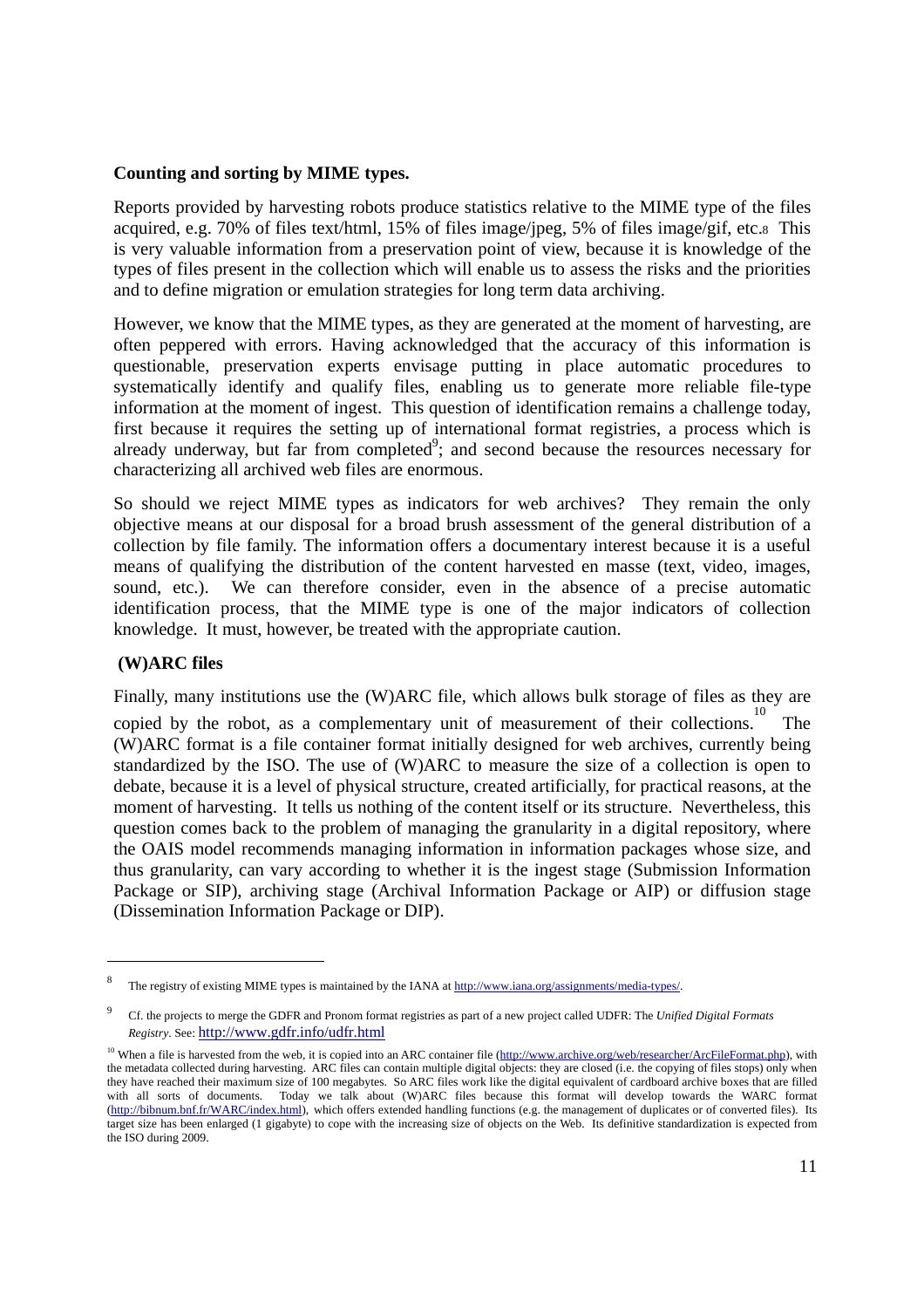For all those managing large volumes, handling files one by one presents a real challenge, given the number of information packages to be taken into account. The (W)ARC format constitutes a unit of conservation and management which will be a reference throughout the life-cycle of a digitally created document. Quantifying using (W)ARC and cross referencing this information with statistics on the MIME type enables collections to be documented with a view to their preservation.

#### **C- Metrics for collection management**

Web preservation managers must be able to define collection value and preservation objectives at the high level, and to guarantee the best quality or security for the collection at the lowest cost. Comparing cost and value is therefore a crucial part of their job. The metrics they need to do so are also useful to report and negotiate at the higher, political and funding, top management levels. This is all the more important now that the issue of digital preservation technical and economic sustainability has become a critical topic for many heritage institutions and international organizations. 11

#### **How can we demonstrate and measure the cost of web archiving?**

If the Library outsources the harvesting activity to a third party, then it is easy to know the cost of this service. On the other hand, estimating the costs of in-house harvesting is no more challenging than evaluating more familiar processes such as cataloguing. This estimation is based on four main types of expenses: hardware, direct costs, software, and labor.

**Hardware** includes acquisition and maintenance of the material necessary to harvest, index, ingest and store the data. **Direct costs** are for computing, for example power and network (bandwidth). As to **software**, national libraries often use free, open source software, many of which are developed and maintained by the IIPC consortium.  $12$  This solution is good for interoperability and standardization, it also avoids paying for major in-house developments or licenses to commercial companies. However integrating such tools (which are usually not plugand-play applications) requires a significant expertise and a certain amount of a developer's working hours, especially at implementation and integration phase and for each new release. Moreover, institutions always have specific and additional requirements, whether functional (attached to local collection and service policies, to the internal organization, culture and language), or non functional (e.g. linked to the I.T. operating environment). These do require dedicated developments which will add to the bill.

 $\overline{a}$ 

<sup>11</sup> Cf: The *Blue Ribbon Task Force on Sustainable Digital Preservation and Access* by the National Science Foundation and the Andrew W. Mellon Foundation in partnership with the Library of Congress, JISC, CLIR, and NARA.

<sup>&</sup>lt;sup>12</sup> Heritrix, crawler, http://crawler.archive.org

Wayback Machine, to browe and search by URL: http://archive-access.sourceforge.net/projects/wayback

NutchWAX, for full text indexing and search: http://archive-access.sourceforge.net/projects/nutch

WARC Tools, to manipulate WARC files: http://code.google.com/p/warc-tools/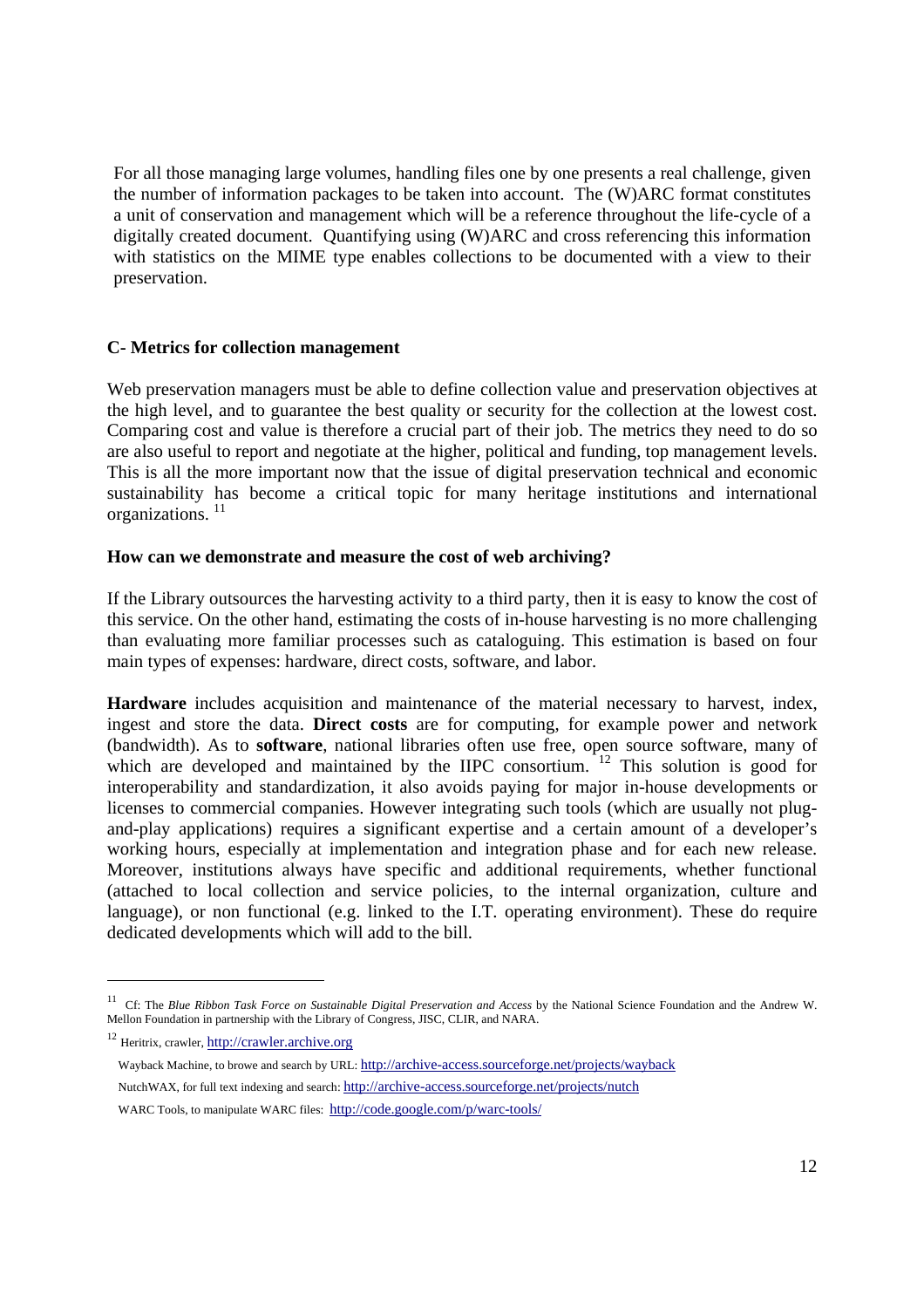Last and certainly not least, come **labor costs**, measured as usual in FTE (Full Time Equivalent) or men-days. These are usually split into the three categories of staff we are already acquainted with: curators for collection development and preservation planning, I.T. administration for development and operations and management. We know human labor can be the most expensive factor in many processes, especially as we need qualified or highly qualified staff for digital management: most repetitive and manual tasks being automated, human intervention is required only where expert decision-making is needed. So anybody taking part in digital collection management usually represents (or should) a relatively expensive workforce.

The **harvesting scope and policy model** (bulk, selective, or mixed) makes a large difference in cost analysis. Bulk harvesting is definitely more expensive in terms of computing and storage but it can be relatively cheap labor wise. In some institutions, such as the Nordic national libraries, a handful of people actually monitor some of the biggest repository of digital documents. On the contrary, selective harvesting and per-item curation turn out to be much more expensive because many librarians are involved. When BnF ran its 2007 Election harvesting project, it involved 23 curators and 2 engineers during 8 months. We calculated the average cost of curation and harvesting for a seed and came to the figure of  $\epsilon$ 51 per website. 90% of this cost actually came from human labor and site curation in particular. This figure is estimated to be 14 times higher than for a website harvested in bulk mode.

#### **How can we demonstrate and measure the value of web archives?**

Managers willing to start or to develop a web archiving program face many challenges when it comes to convincing their internal and external stakeholders of the value of this material. For example, they need to demonstrate that seemingly "bad" contents (e.g. pornography, commercials, blogs…) are part of the heritage scope and will add scientific value to the Library collections in the longer term. They also need to demonstrate that potentially "dangerous" contents (either unauthorized by regulation – e.g. racist or child pornography websites – or technically challenging – e.g. websites with viruses, robot traps, spam, domain squatting –). which the Library might harvest automatically represent a risk that is worth being taken. Overall, web archiving advocacy is about explaining that born digital documents are just as "good" for the Library and its researchers as the more familiar documents inherited from the printed Age – that "*Today's web sites are the tomorrow's research collections*".<sup>13</sup>

A first approach is to demonstrate the **scientific or heritage value** of a given collection by comparing its contents with more traditional collections. A rather efficient way to do so is actually to use examples, illustrations and narratives rather than metrics. One can for instance explain that harvesting Election websites is exactly the same task as collecting political flyers and programs during a campaign (and usually even brings back more material to the Library). But one can also use figures, for instance the number of files for a given format that is comparable to a media that decision makers know well: show the total number of PDF files and compare them with prints; show the total number of JPEG files and compare them with photographs; the same can apply for video, sound, etc. Naturally, the best strategy to address these issues depends on

 $\overline{a}$ 

<sup>13</sup> Quoted from Martha Anderson, Director of National preservation Program at the Library of Congress – IIPC General Assembly, Ottawa, May 2009.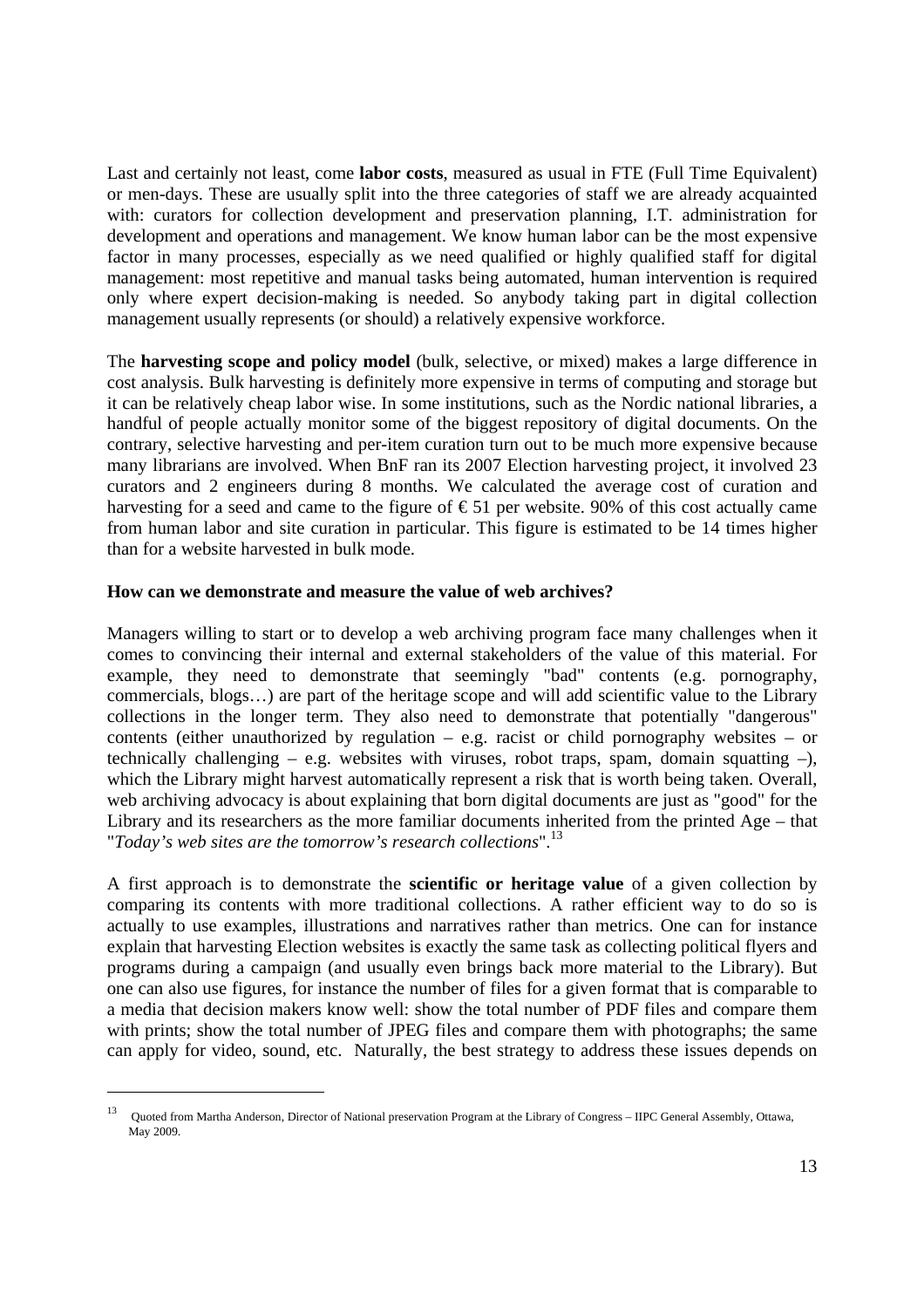the Library's specific collection policy, statement and traditions. It is usually easier to defend web archiving in an institution mandated for legal deposit than in an institution with a more restrictive and targeted acquisition policy.

Another approach is to use **scarcity and risk analysis.** One can, for instance, calculate the rate of loss for a given collection, i.e. show how much of a web archive collection is no longer online. In 2007, as we were launching the French Election harvesting project, we demonstrated that a third of the previous (2002) Presidential Election collection was no longer accessible online. This showed the necessity to harvest the event. One can similarly calculate the speed of loss (e.g. these websites disappeared in less than 5 years), which shows the necessity to take action fast. These indicators will prove even more meaningful in a few years when many more online publications will have totally disappeared and the Library might be the only institution to have saved a copy.

**Usage** is of course a very useful way to demonstrate value, though in long standing heritage institutions such as national libraries, usage isn't expected to come at once. We know it can take years – sometimes, centuries– before a collection item becomes valuable to researchers. Of course, Library stakeholders prefer seeing usage metrics demonstrating that their investment is immediately rewarded by users, but this is unlikely to happen before the collections grow older and disappears from the living web. For legal and technical reasons, few institutions actually provide public access to their web archives, and even fewer provide online access. This is currently the most critical weakness for web archive advocacy and the estimation of their value.

So far the few institutions which have tried to define usage metrics for web archives usually use standard web or library measurements for e-journals and documentation. The Internet Archive provides online access worldwide and demonstrates its popularity and public purpose by using the number of hits per second to their website (www.archive.org), i.e. between 150 and 200 hits per second in 2008. At BnF, where access is restricted to researchers in reading rooms on the Library premises, we use the following monthly indicators: number of visitors (how many registered users accessed the web archive during the month?); number of sessions (same indicator, but counting only the session lasting more than 5 minutes) ; total number of viewed pages. Those figures only make sense when compared to other electronic collection usage statistics and over time. We use them to demonstrate that there has been a positive trend in public demand and use of the web archives since we opened this new service in April 2008. Though the figures remain quite low, with a yearly average of 35 visits per month in 2008, we are mostly interested in demonstrating that this figure gets a little higher every month. There will probably be more sophisticated and appropriate ways to measure web archive usage in the future, but we first need more institutions to provide access and to run and compare use cases.

Lastly, one can also **demonstrate the value of web archiving by showing it is cheap** – or actually cheaper than managing physical collections. If there is enough confidence in Web harvesting, may choose to harvest certain documents instead of acquiring them on a physical medium. Regardless of the collection value, the idea is to demonstrate that harvesting is a valuable way to manage collections because it is an economic one. Good examples of resources which are expensive to manage physically are for instance local Government publications and daily newspapers. For these resources, the cost of harvesting is much cheaper than human acquisition, cataloguing and communication. However, this approach still seems questionable in the long term. We can prove that the harvesting and ingest cost is likely to be cheaper than the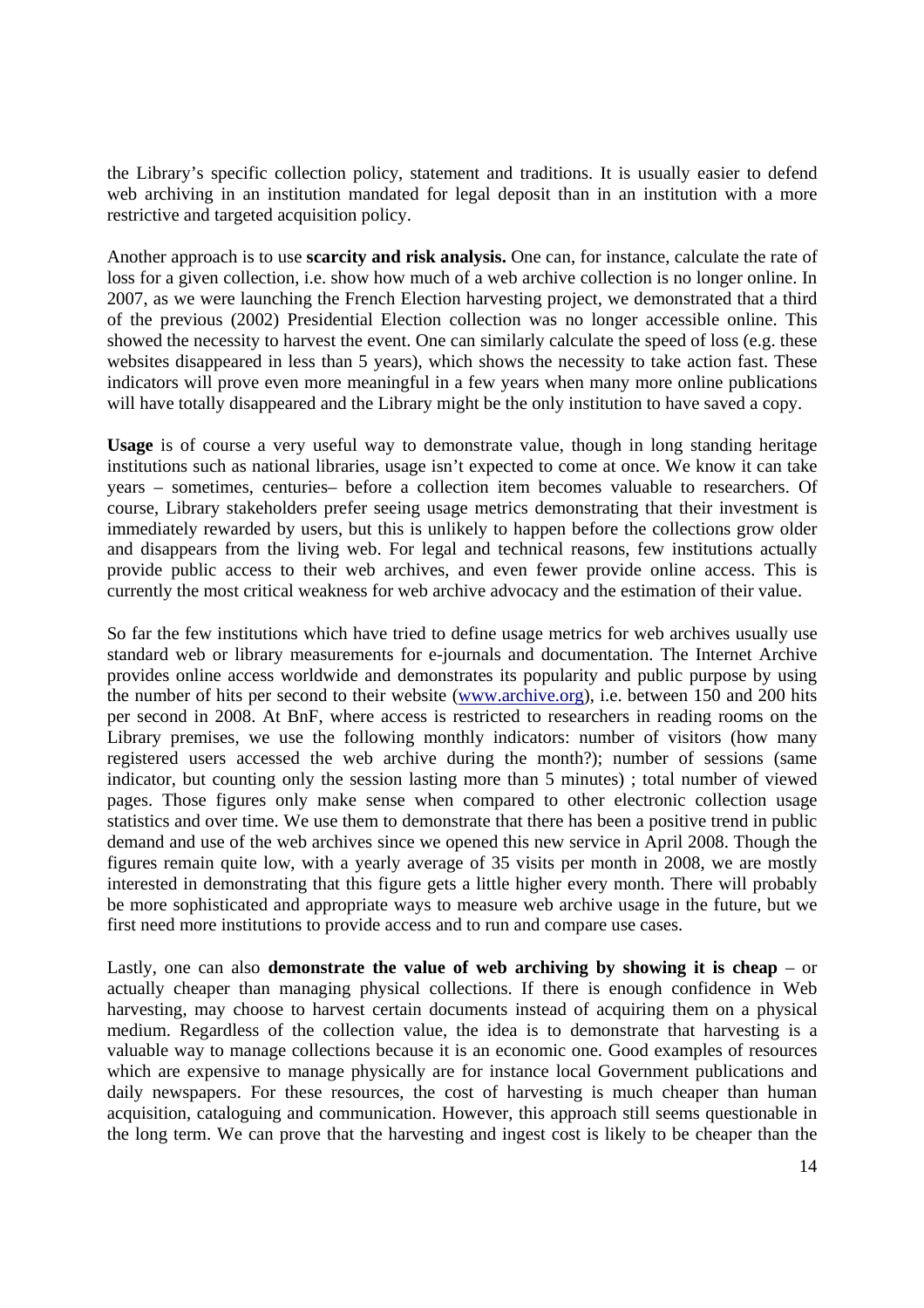management of paper (especially if there is no cataloguing) but we cannot demonstrate that it will also be true for long term preservation.

## **D- Summary and Core metrics**

 $\overline{a}$ 

Four elements (number of files/URIs, number of Giga/Terabytes, MIME types and number of (W)ARC files) could be considered the **core metrics** for technical monitoring and cost analysis at all levels of the workflow. We saw that they could also be useful to target and monitor collection acquisition to some extent. Thus they can be used by all stakeholders to characterize and analyze the collection, and will be the basis for establishment of more specific value indicators with the goal of managing costs. From a specific preservation perspective, it is still hard to predict which of these indicators will be most useful in the future, as this part of the workflow has not yet been fully implemented anywhere. However MIME types and (W)ARC files are likely to be promising candidates, though one should remain extremely careful when interpreting them.

In 2008, the IIPC consortium ran a survey among its 39 members and found that more than 90% of the member institutions used the numbers of Giga/Terabytes along with the number of files/URIs as the main units to count their collections.<sup>14</sup> These figures are never perfect, but they are usually false in a rather consistent and stable way which makes them truly useful when comparing big collections over time and between institutions. They allow for simple, efficient collection measurement provided one takes time to explain them to decision makers. The following chart summarizes most of the possibilities we have identified and listed in the current state of the art.

 $14$  A summary of the survey results is accessible on the IIPC public website: http://netpreserve.org/publications/reports.php?id=005

<sup>&</sup>lt;sup>15</sup> The calculation and comparison of the total number of files can prove challenging because there is no agreement on whether duplicates should be counted or not, whilst there are usually many duplicates (used as back up or archived in parallel) in a web archive collection. Deduplication is an important issue in web archiving, either at harvesting or ingest level. As to the size of data, measured in bytes, it can also be biased by taking account or not (depending on workflows and institutions) file compression processes on the one hand and the indexes on the other hand.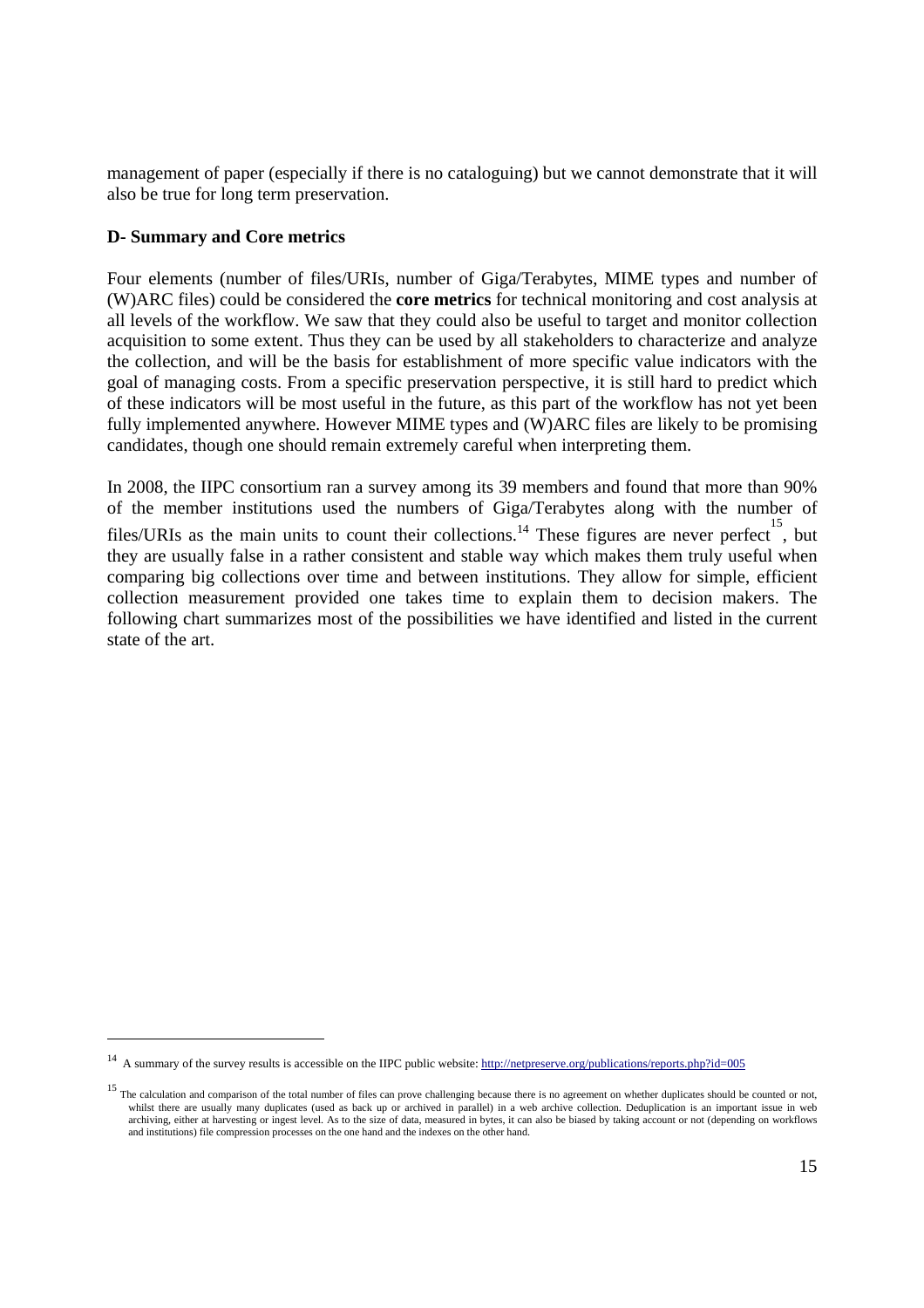| <b>Measurement/Indicator</b>                                                             | <b>Examples</b>                             | To whom and for what are they useful?                                                                                                                                   |
|------------------------------------------------------------------------------------------|---------------------------------------------|-------------------------------------------------------------------------------------------------------------------------------------------------------------------------|
| <b>A</b> - Collection development                                                        |                                             |                                                                                                                                                                         |
| Number of seeds (URI)                                                                    | 370 (selective)                             | Librarians, collection development: characterize collection<br>target and order, define and measure collection objectives,<br>evaluate selection effort and costs.      |
|                                                                                          | 550 000 (bulk)                              |                                                                                                                                                                         |
| Number of "collections"                                                                  | $\overline{2}$                              | Librarians, collection development: plan and organize<br>specific harvesting projects, design higher level of<br>granularity for collection management, description and |
|                                                                                          | Ex: BnF Election<br>2009                    | access purposes (resource discovery).                                                                                                                                   |
| Number of "crawls" or "jobs"                                                             | $\tau$                                      | Librarians, collection development, IT Administration,<br>Preservation Planning; define and package collection orders                                                   |
|                                                                                          | Ex:Elec2009-<br>20090403000-<br>pre.host2.1 | at large scale.                                                                                                                                                         |
| <b>B-</b> Collection processing                                                          |                                             |                                                                                                                                                                         |
| Number of files (URI)                                                                    | 1.5 billion files                           | Collection characterization and monitoring<br>(Librarians/Technicians), IT Administration, Preservation<br>Planning, Management.                                        |
| Size of data (GB, TB, PB)                                                                | 10.2 TB                                     | Collection characterization and monitoring<br>(Librarians/Technicians), IT Administration, Preservation<br>Planning, management.                                        |
| Number of (W)ARC files                                                                   | 110                                         | IT Administration, Preservation planning.                                                                                                                               |
| Number and distribution of MIME<br>types                                                 | 70% text/html                               | Collection characterization, IT Administration, Preservation<br>planning.                                                                                               |
| <b>C</b> - Collection management                                                         |                                             |                                                                                                                                                                         |
| Number of websites which<br>disappeared for a given period and<br>collection (% of loss) | Election websites<br>disappeared            | 35% of French 2002 Librarians, Management: Evaluate risk of not doing<br>anything and the need to take fast action.                                                     |
| Number of sessions or visits /<br>second (online) or / month (in                         | 35                                          | Librarians, Management: Evaluate usage and usage value                                                                                                                  |
| house access), Number of viewed<br>pages                                                 | 35 981                                      |                                                                                                                                                                         |
| Average cost of a harvested seed:<br>$h$ ardware + direct costs + software<br>+ labor.   | $\bigoplus$ 1                               | Management, Librarians, IT Administration: Evaluate costs.                                                                                                              |